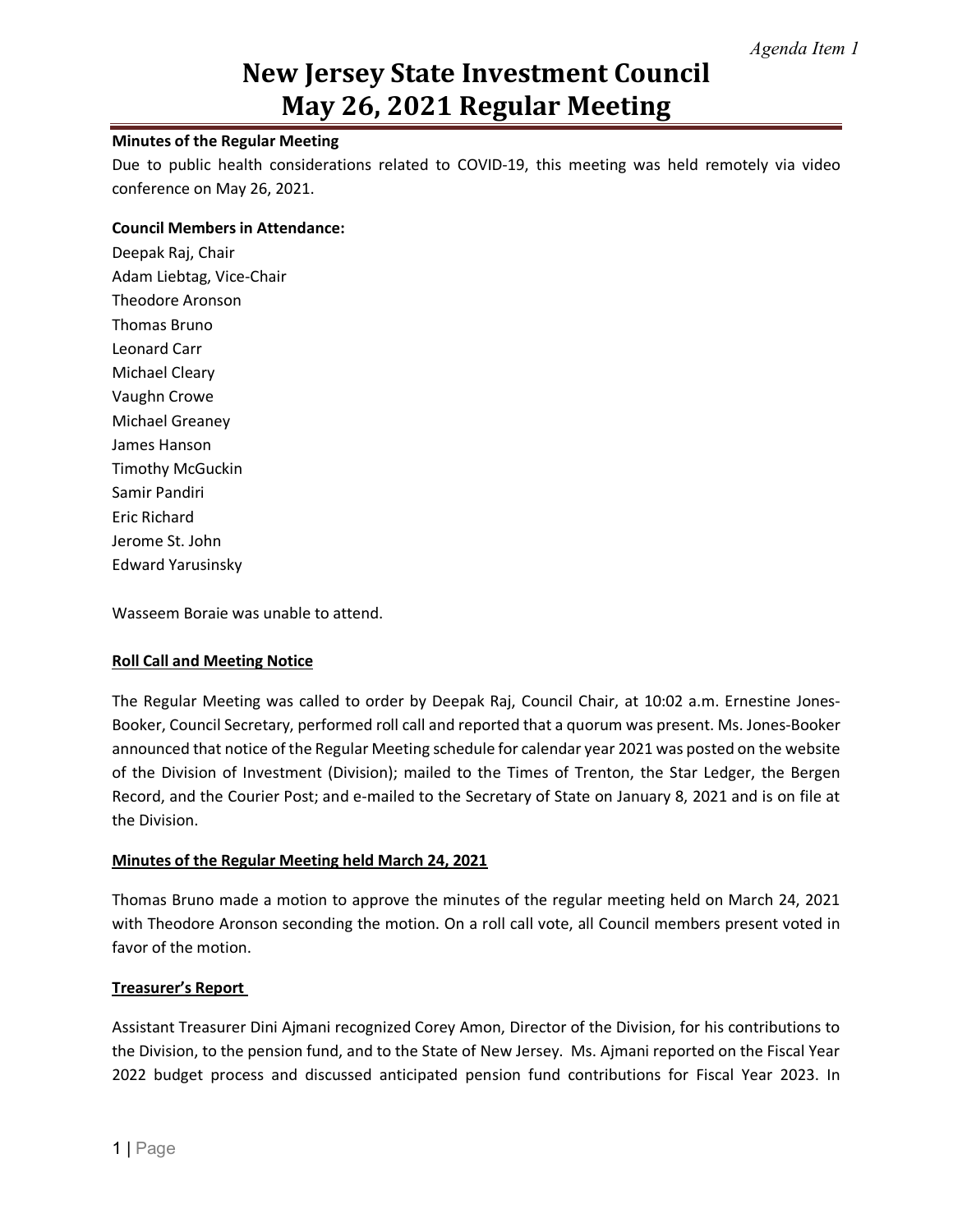response to a question from Mr. Bruno, Ms. Ajmani discussed restrictions on use of the American Rescue Plan (ARP) funds received by the State.

#### **Director's Report**

Mr. Amon announced the pending retirement of Susan Sarnowski, Chief Compliance Officer of the Division, and thanked Ms. Sarnowski for her years of service, noting her effort, professionalism and work ethic. Mr. Amon and Shoaib Khan, Deputy Director of the Division, summarized the Director's Report, providing an update on capital markets, reporting on pension fund performance, and describing asset class allocations. At the request of James Hanson, Mr. Amon reported on private market performance. Mr. Raj thanked Mr. Amon, Mr. Khan and the investment team for their hard work in achieving favorable investment results.

### **Verbal Report of the Audit Committee**

Timothy McGuckin reported that the Audit Committee met with Division staff and the KPMG audit team to discuss the FY 2020 financial statements for the Division of Pensions and Benefits and to start planning for the FY 2021 audit. Mr. McGuckin noted that KPMG had no management letter comments related to the Division and issued an unmodified opinion on the financial statements. On behalf of the committee, Mr. McGuckin thanked Ms. Sarnowski for her assistance and wished her well in her retirement.

#### **Verbal Report of the Governance and Operations Committee**

Mr. Raj announced his appointment of himself, Mr. Hanson, Vice Chair Adam Liebtag, Samir Pandiri, Eric Richard, and Jerome St. John to the Council's Governance and Operations Committee. Mr. Liebtag reported that the committee met on April 22, 2021 and discussed the Council's bylaws and regulations and increasing Council members' access to investment records by means of a virtual data room. Mr. Liebtag reported the committee recommended the bylaws be amended to expand membership on the Investment Policy Committee and the Governance and Operations Committee from six to seven members and recommended the proposed re-adoption of Council regulations. Finally, Mr. Liebtag reported that the committee requested that the Division make Council meeting materials available to the Council further in advance of Council meetings.

#### **Verbal Report of the Environmental, Social and Governance (ESG) Policy Committee**

Mr. Liebtag reported that the Environmental, Social and Governance (ESG) Policy Committee met telephonically regarding the Division's proxy voting determination with respect to candidates for the Board of Directors of a publicly traded company.

#### **Proposed Amendments to State Investment Council Bylaws**

Mr. Raj presented proposed amendments to the State Investment Council Bylaws, increasing the maximum size of the Investment Policy Committee, the Governance and Operations Committee, and the ESG Policy Committee to seven members. Mr. Bruno made a motion to approve the proposed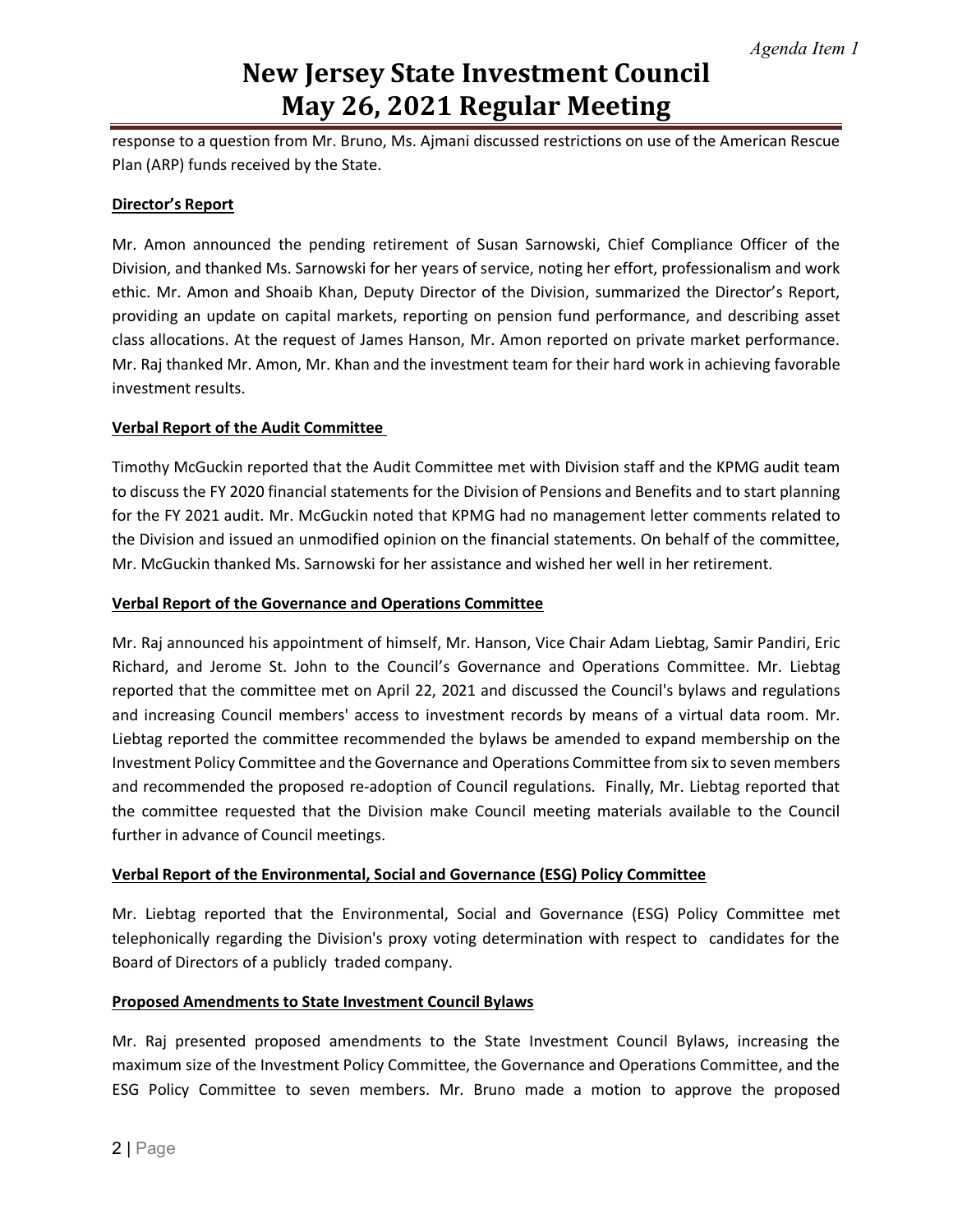amendments to the Council's bylaws, with Michael Cleary seconding the motion. On a roll call vote, all Council members present voted in favor of the motion.

#### **Committee Member Appointments**

Mr. Raj made the following appointments to Council Committees:

Mr. Bruno, Leonard Carr, Mr. Hanson, Mr. Liebtag, Mr. Raj and Mr. Richard to the ESG Policy Committee.

Mr. Aronson, Mr. Boraie, Mr. Carr, Vaughn Crowe, Mr. Liebtag, Mr. McGuckin and Mr. Raj to the Investment Policy Committee.

Mr. Crowe, Mr. Hanson, Mr. Liebtag, Mr. Pandiri, Mr. Raj, Mr. Richard and Mr. St. John to the Governance and Operations Committee.

#### **Proposed Readoption of the State Investment Council Regulations**

Ms. Sarnowski of the Division presented a proposal to readopt the Council's regulations, summarizing proposed amendments to the existing regulations. Mr. Richard thanked the Division staff for its efforts to increase Council members' access to investment records prior to Council meetings. Mr. Bruno made a motion to approve the attached Resolution Approving Proposed Readoption of N.J.A.C. 17:16 with Amendments, with Mr. Hanson seconding the motion. On a roll call vote, all members present voted in favor of the motion, with the exception of Mr. St. John, who voted against the motion.

#### **Private Markets Pacing Analysis Update**

Jared Speicher of the Division presented an update on the Division's private markets pacing analysis and notified the Council of modifications to Hellman & Friedman Capital Partners X; Eagle Point Defensive Income Fund LP and a related separate account; and Stonepeak Infrastructure Fund IV LP and a related co-investment vehicle. In response to a question from Mr. Cleary, Mr. Amon assured the Council that the Division was committed to remaining disciplined in selecting new investments while increasing private market exposure. Mr. Speicher addressed a question from Mr. Carr regarding the effect of the segregation of PFRS assets on the overall liquidity profile of the remaining pension funds.

#### **Investments**

#### *Prime Property Fund, LLC – Real Estate*

Kevin Higgins and John Panebianco of the Division presented an investment of up to \$200 million in Prime Property Fund, LLC, a core open-ended real estate fund focused on assets within the United States. Mr. Panebianco described the fund's performance history, investment strategy and management team, as well as the fund's key investment terms.

#### *EQT Infrastructure V, L.P. – Real Assets*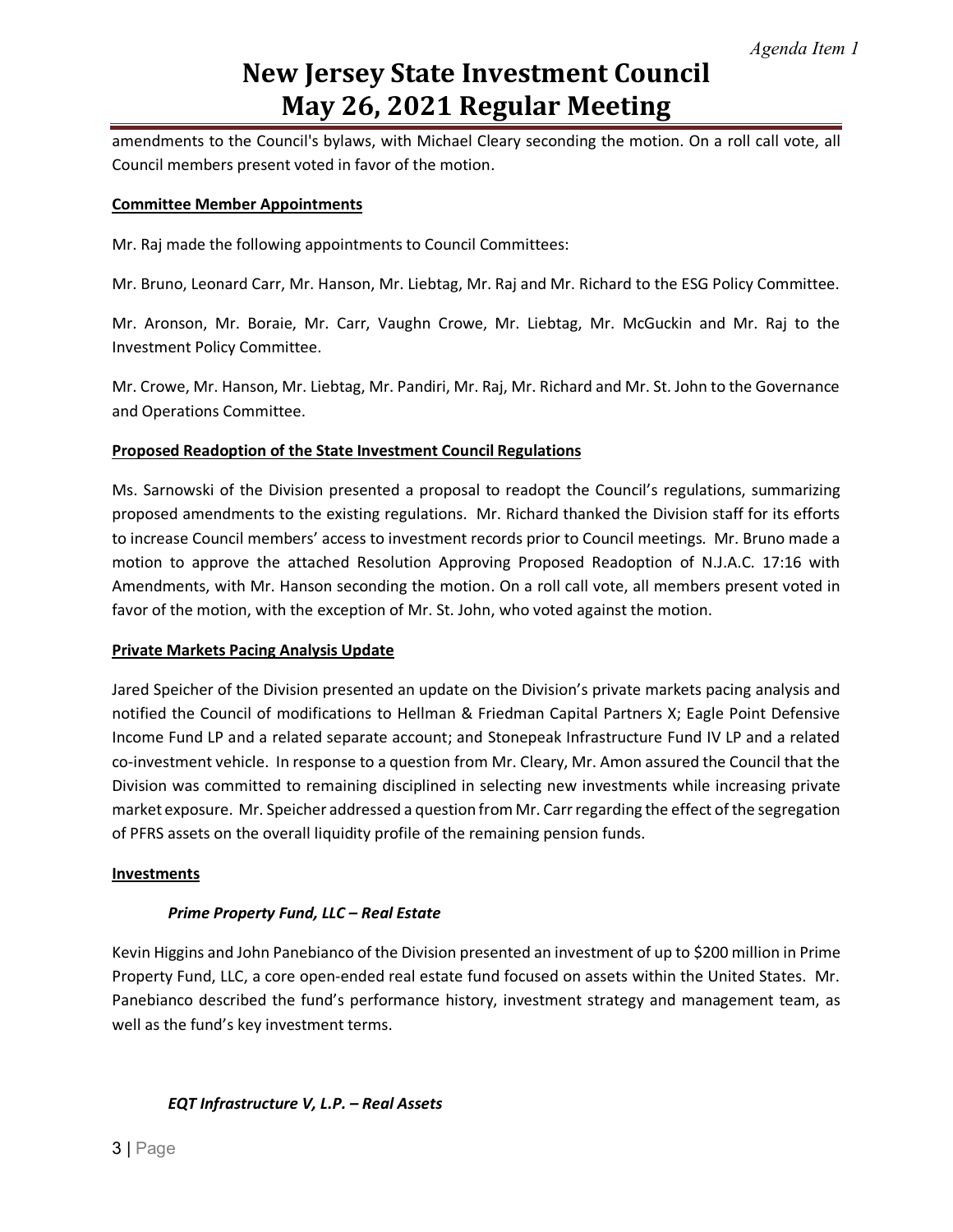Niraj Agarwal and Ryan Goodwin of the Division presented an investment of up to \$160 million in EQT infrastructure V L.P., a real asset fund focused on European infrastructure assets. Mr. Goodwin described the fund manager's track record and management team, and the fund's investment strategy and key investment terms. In response to questions from Mr. Aronson and Mr. Raj, Mr. Agarwal and Mr. Goodwin provided more detail on the fund's anticipated investments and returns. In response to a question from Mr. St. John, Mr. Amon confirmed that the Division did not intend to hedge against potential currency risk.

### *CVC Credit Partners EU DL II Co-Invest Fund – Private Credit*

Mr. Speicher and Bill Connors of the Division presented an investment of up to €150 million in CVC Credit Partners EU DL II Co-Invest Fund, a private credit fund focused on direct lending to European middlemarket companies. Mr. Connors described the fund's investment strategy and fee structure, and explained the Division's investment rationale. In response to a question from Mr. St. John regarding currency conversion, Mr. Amon explained the denomination of the commitment in Euros versus dollars. Mr. Speicher further explained the timing of commitments and capital contributions.

### *ICG Europe Fund VIII SCSp – Private Equity*

Jessie Choi and Kenneth Wu of the Division presented an investment of up to €200 million in ICG Europe Fund VIII SCSp, a debt-related private equity focused on upper middle-market European companies, along with an additional €100 million in a related co-invest fund. Mr. Wu described the fund manager's investment team and track record, and described the fund's investment strategy and its key terms. In response to a question from Mr. Aronson, Mr. Wu described the fund manager's historical allocation to debt versus equity.

### *Excellere Capital Fund IV, L.P. – Private Equity*

Ting Yang of the Division presented an investment of up to \$100 million in Excellere Capital Fund IV, L.P., a private equity buyout fund focused on lower middle-market companies within the healthcare, business and industrial services sectors. Ms. Yang described the fund's investment team and its strategy and investment process, as well as the key terms of the investment.

Mr. Raj reported that the IPC reviewed the investment due diligence for each of the above investments and recommended presentation to the full Council.

### **Public Comment**

James Solomon, Kenneth Hammond, and Barbara Pal of Divest NJ spoke regarding the Division's investments in fossil fuels.

Adriana Alvarez, Eileen O'Grady and Zella Roberts spoke regarding the Division's investments with Roark Capital.

## **Adjournment**